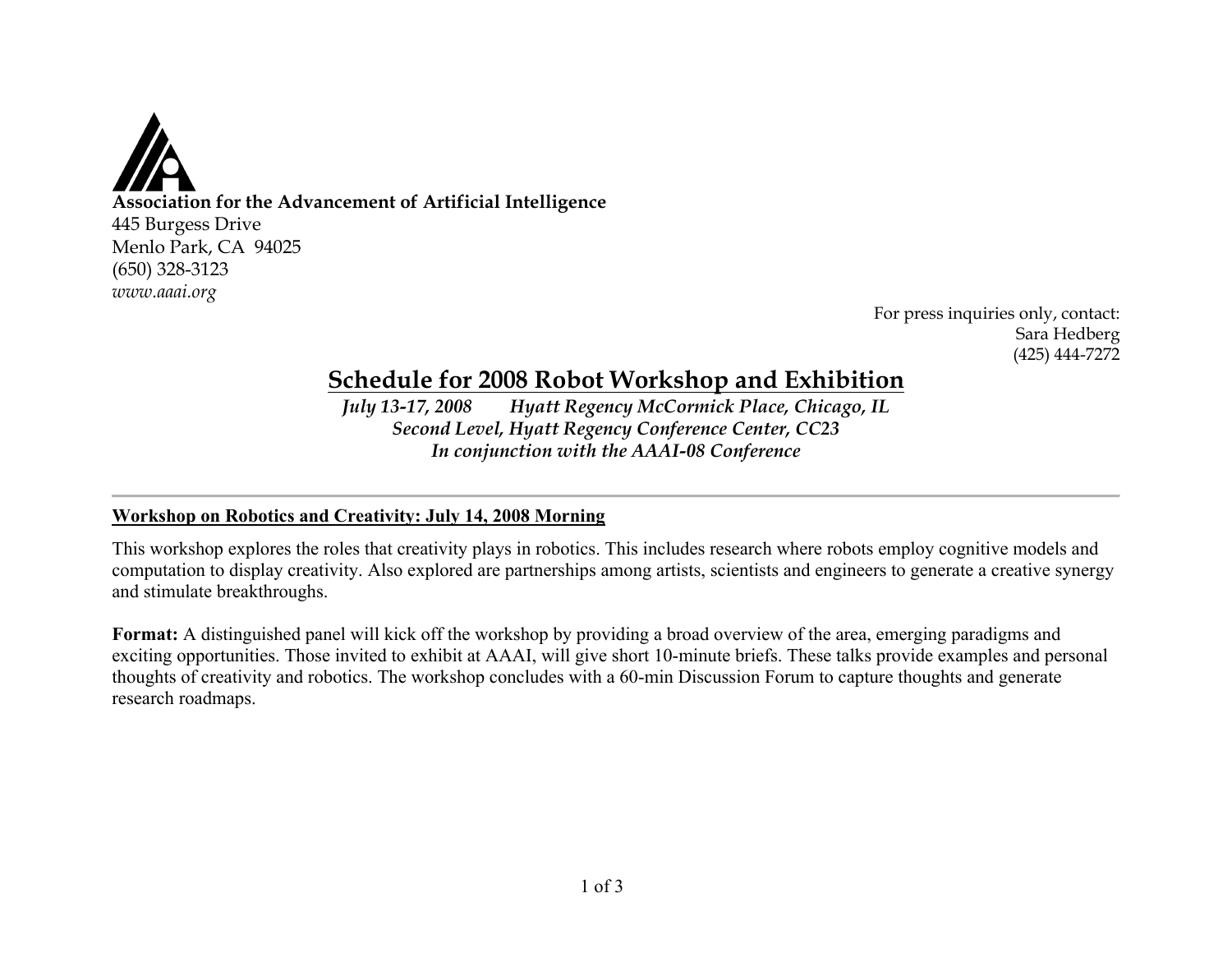# **Schedule**

# **Speaker Bio and Abstracts** (http://schubert.ece.drexel.edu/AAAI)

# **Time**

| 08:20 | Youngmoo Kim            | Drexel University and Workshop Chair | <b>Opening Remarks</b>                            |
|-------|-------------------------|--------------------------------------|---------------------------------------------------|
| 08:30 | <b>Amy Baylor</b>       | National Science Foundation          | <b>CISE CreativelT Program</b>                    |
| 09:00 | Ruzena Bajcsy           | <b>UC</b> Berkeley                   | Robotics and Dance                                |
| 09:30 | <b>Stellan Ohlsson</b>  | University of Illinois Chicago       | Mechanisms of Creativity                          |
| 10:00 | <b>Gil Weinberg</b>     | Georgia Tech                         | Drum Playing Robot                                |
| 10:30 | Coffee Break            |                                      |                                                   |
| 10:45 | <b>Reid Simmons</b>     | <b>CMU</b>                           | Keepon and Dancing Robots                         |
| 10:50 | <b>Jeff Lieberman</b>   | <b>MIT</b>                           | <b>Absolut Quartet and Musical Robots</b>         |
| 10:55 | <b>Debra Burhans</b>    | Canisius College                     | The Great Wumpus Hunt                             |
| 11:00 | <b>Zachary Dodds</b>    | Harvey Mudd College                  | Algorithms in AI                                  |
| 11:05 | <b>Andrea Thomaz</b>    | Georgia Tech                         | Affordances and Teaching                          |
| 11:10 | <b>Todd Murphey</b>     | University of Colorado Boulder       | MarioNET: Robotics and Puppets                    |
| 11:15 | <b>Richard Margolin</b> | Hanson Robotics                      | Zeno                                              |
| 11:20 | All Participants        | Discussion Forum                     | Research Roadmaps: Near-term and Grand Challenges |

12:30 Adjourn

Exhibits will be showcased on July 15 and 16. This gives audiences opportunities to see and experience what was discussed in the Workshop.